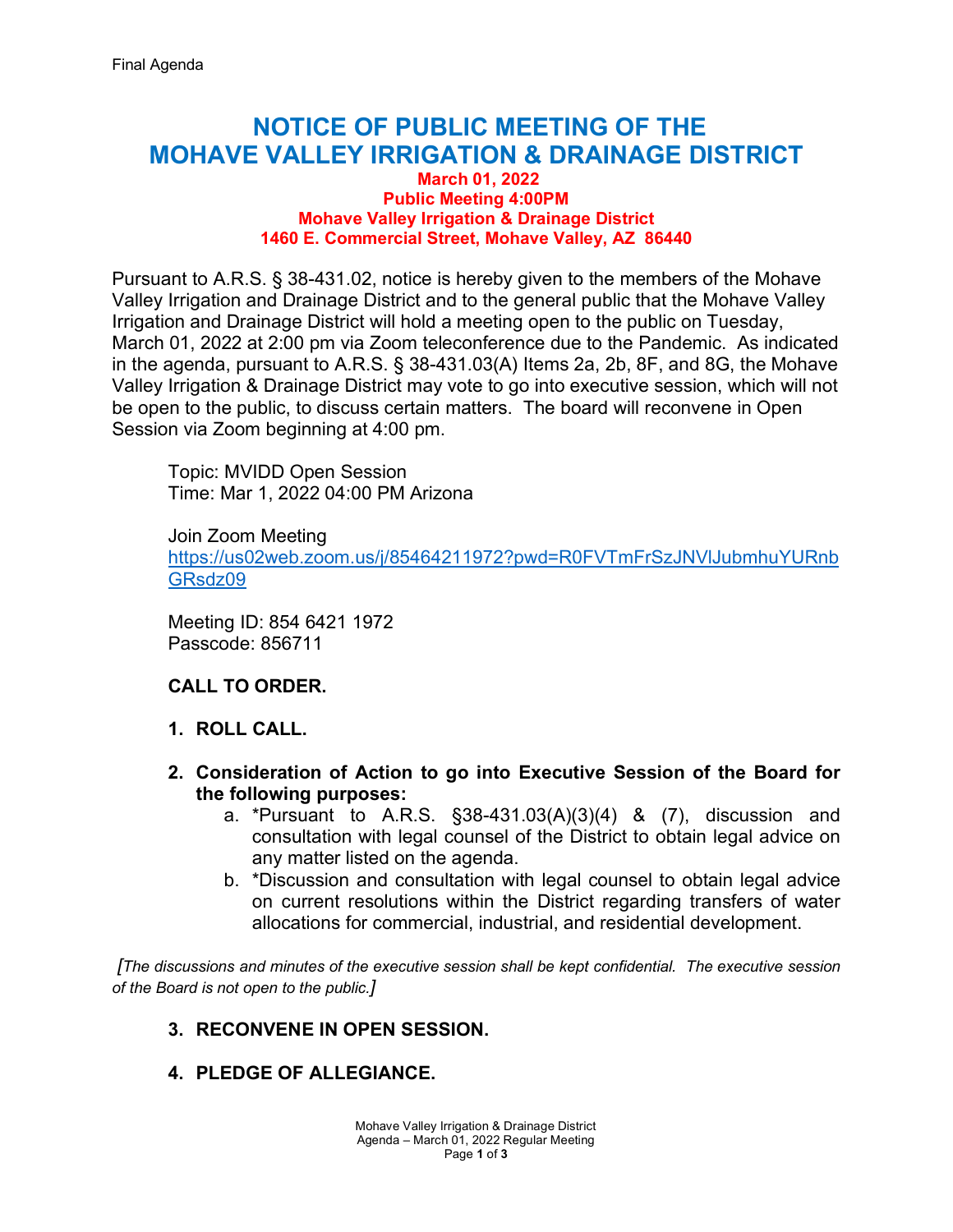- **5. WAIVER MOTION.** Motion to waive the reading of full minutes and resolutions presented for approval or adoption.
- **6. AGENDA MODIFICATION.** Possible action to withdraw from or move any item on the agenda.

## **7. REPORTS.**

Water:

- a. [Staff report on District water use.](https://mvidd.net/wp-content/uploads/2022/02/2022-03-01-Regular-Board-Action-Form-Item-7a-Reports-Water-District-Use.pdf)
- b. [Bureau of Reclamation Lower Colorado Water Supply Report.](https://mvidd.net/wp-content/uploads/2022/02/2022-03-01-Regular-Board-Action-Form-Item-7b-Reports-Water-BOR.pdf)

Finances:

- c. [Profit & Loss Budget vs. Actual year to date July 1, 2021, thru January](https://mvidd.net/wp-content/uploads/2022/02/2022-03-01-Regular-Board-Action-Form-Item-7c-Reports-Financial-profit-loss-vs-actual.pdf)  31, 2022
- d. [Profit & Loss Statement for January 2022.](https://mvidd.net/wp-content/uploads/2022/02/2022-03-01-Regular-Board-Action-Form-Item-7d-Reports-Financial-profit-loss-statement.pdf)
- e. [Balance Sheet as of January 31, 2022.](https://mvidd.net/wp-content/uploads/2022/02/2022-03-01-Regular-Board-Action-Form-Item-7e-Reports-Financial-Balance-Sheet.pdf)

## Other:

f. MVIDD Staff Report. – General information to update the board members.

## **8. REGULAR AGENDA**

- **A. Approve the February 01, 2022, Regular Session Meeting Minutes.**  [Discussion and possible action to approve the regular meeting minutes](https://mvidd.net/wp-content/uploads/2022/02/2022-03-01-Regular-Board-Action-Form-Item-8A-2022-02-01-Regular-Meeting-Minutes.pdf) for last month.
- **B. Approve the February 01, 2022, Executive Session Meeting Minutes.** Discussion and possible action to approve the executive session meeting minutes for last month.
- **C. Ratify Expenses for February 2022.** [Discussion and possible action to](https://mvidd.net/wp-content/uploads/2022/02/2022-03-01-Regular-Board-Action-Form-Item-8C-Ratify-Expenses-for-February-2022.pdf)  ratify the expenses for last month.
- **D. [Allied Property Management LLC c/o Big Easy Storage; T19N, R22W,](https://mvidd.net/wp-content/uploads/2022/02/2022-03-01-Regular-Board-Action-Form-Item-8D-Allied-Property-Mgmt-Big-Easy-Storage.pdf)  Section 15; APN: 229-22-001L. Application for a Preliminary Commercial Water Allocation.** Discussion and possible action regarding the application for a commercial water allocation for a RV & Boat storage facility.
- **E. 2021 Annual Crop Report.** Discussion and possible action regarding the [crop report prepared for the Bureau of Reclamation \(BOR\).](https://mvidd.net/wp-content/uploads/2022/02/2022-03-01-Regular-Board-Action-Form-Item-8E-2021-Annual-Crop-Report.pdf)
- **F. \*2022 Revised Water Order.** Discussion and possible action regarding [the revised water order for 2022. Reduced annual diversion by 13,397](https://mvidd.net/wp-content/uploads/2022/02/2022-03-01-Regular-Board-Action-Form-Item-8F-2022-Revised-Water-Order.pdf)  acre-feet for the 2022 system conservation program.